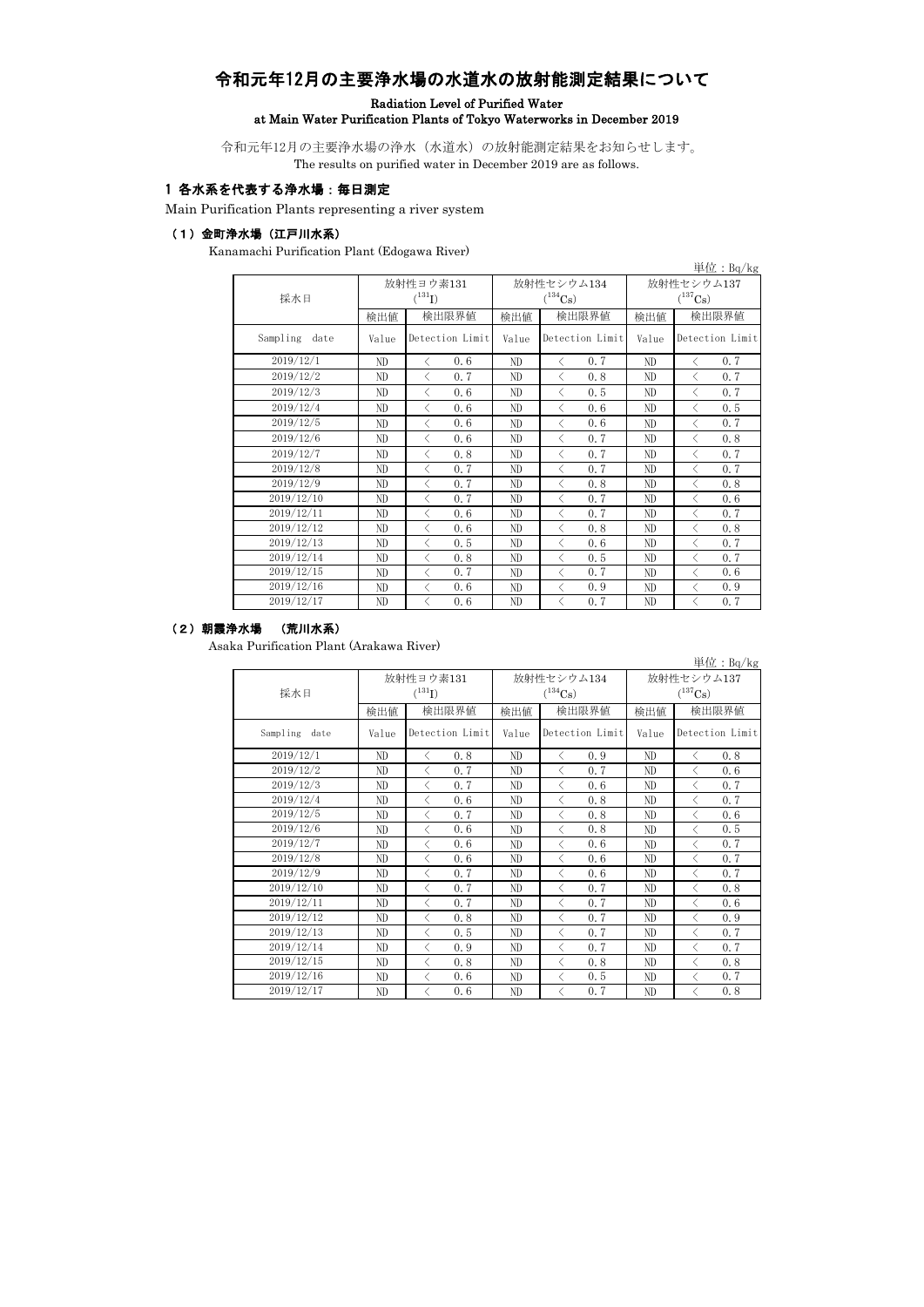# (3)小作浄水場 (多摩川水系)

Ozaku Purification Plant (Tamagawa River)

|                  |       | $\mathbf{R}$ . The $\mathbf{R}$ is the $\mathbf{R}$ is the set of $\mathbf{R}$ is the set of $\mathbf{R}$ |                       |                   |              | 単位: Bq/kg         |  |
|------------------|-------|-----------------------------------------------------------------------------------------------------------|-----------------------|-------------------|--------------|-------------------|--|
|                  |       | 放射性ヨウ素131                                                                                                 |                       | 放射性セシウム134        | 放射性セシウム137   |                   |  |
| 採水日              |       | $(^{131}I)$                                                                                               | $(^{134}\mathrm{Cs})$ |                   | $(^{137}Cs)$ |                   |  |
|                  | 検出値   | 検出限界値                                                                                                     | 検出値                   | 検出限界値<br>検出値      |              | 検出限界値             |  |
| Sampling<br>date | Value | Detection Limit                                                                                           | Value                 | Detection Limit   | Value        | Detection Limit   |  |
| 2019/12/1        | ND    | 0.8<br>$\langle$                                                                                          | ND                    | 0.7<br>$\langle$  | ND           | 0.8<br>$\langle$  |  |
| 2019/12/2        | ND    | 0, 6<br>$\langle$                                                                                         | ND                    | $\langle$<br>0.7  | ND           | 0.9<br>$\langle$  |  |
| 2019/12/3        | ND    | 0, 7<br>$\langle$                                                                                         | ND                    | 0.6<br>$\langle$  | ND           | 0.7<br>$\langle$  |  |
| 2019/12/4        | ND    | $\langle$<br>0, 6                                                                                         | ND.                   | $\langle$<br>0.6  | ND           | $\langle$<br>0, 7 |  |
| 2019/12/5        | ND    | 0, 6<br>✓                                                                                                 | ND                    | 0.6<br>✓          | ND           | $\langle$<br>0.6  |  |
| 2019/12/6        | ND    | 0.6<br>$\langle$                                                                                          | ND                    | 0, 7<br>$\langle$ | ND           | 0.6<br>$\langle$  |  |
| 2019/12/7        | ND    | 0, 7<br>$\langle$                                                                                         | ND                    | 0.9<br>$\lt$      | ND           | 0.8<br>$\langle$  |  |
| 2019/12/8        | ND    | $\langle$<br>0.8                                                                                          | ND                    | 0.9<br>$\langle$  | ND           | $\langle$<br>0.7  |  |
| 2019/12/9        | ND    | $\langle$<br>0.7                                                                                          | ND                    | 0.8<br>$\langle$  | ND           | $\langle$<br>0.7  |  |
| 2019/12/10       | ND    | 0, 7<br>$\langle$                                                                                         | ND                    | 0.8<br>$\langle$  | ND           | 0.9<br>$\langle$  |  |
| 2019/12/11       | ND    | $\langle$<br>0, 7                                                                                         | ND                    | $\langle$<br>0.6  | ND           | $\langle$<br>0.8  |  |
| 2019/12/12       | ND    | 0, 6<br>$\langle$                                                                                         | ND                    | $\langle$<br>0.6  | ND           | $\langle$<br>0.6  |  |
| 2019/12/13       | ND    | 0, 7<br>$\langle$                                                                                         | ND                    | 0.7<br>$\langle$  | ND           | 0.7<br>$\langle$  |  |
| 2019/12/14       | ND    | 0.9<br>$\langle$                                                                                          | ND                    | 0.8<br>$\langle$  | ND           | 0.8<br>$\langle$  |  |
| 2019/12/15       | ND    | $\langle$<br>0.8                                                                                          | ND                    | $\langle$<br>0.8  | ND           | $\langle$<br>0.8  |  |
| 2019/12/16       | ND    | 0.7<br>$\langle$                                                                                          | ND                    | 0.6<br>$\lt$      | ND           | $\langle$<br>0.9  |  |
| 2019/12/17       | ND    | 0.6<br>$\langle$                                                                                          | ND                    | 0.8<br>✓          | ND           | 0.9<br>$\langle$  |  |

### (4)東村山浄水場 (多摩川・荒川水系)

Higashi-murayama Purification Plant (Tamagawa・Arakawa River)

|                  |       |                                                  |       |                                     |                                     | 単位: $Bq/kg$                                     |  |
|------------------|-------|--------------------------------------------------|-------|-------------------------------------|-------------------------------------|-------------------------------------------------|--|
| 採水日              |       | 放射性ヨウ素131<br>$(^{131}I)$                         |       | 放射性セシウム134<br>$(^{134}\mathrm{Cs})$ | 放射性セシウム137<br>$(^{137}\mathrm{Cs})$ |                                                 |  |
|                  | 検出値   | 検出限界値                                            | 検出値   | 検出限界値                               | 検出値                                 | 検出限界値                                           |  |
| Sampling<br>date | Value | Detection Limit                                  | Value | Detection Limit                     | Value                               | Detection Limit                                 |  |
| 2019/12/1        | ND    | 0, 7<br>$\langle$                                | ND    | 0.5<br>$\langle$                    | ND.                                 | $\langle$<br>0.7                                |  |
| 2019/12/2        | ND    | 0, 7<br>$\langle$                                | ND    | 0.6<br>$\langle$                    | ND                                  | 0.7<br>$\overline{\left\langle \right\rangle }$ |  |
| 2019/12/3        | ND    | $\overline{\left\langle \right\rangle }$<br>0, 6 | ND    | $\langle$<br>0.6                    | ND                                  | $\lt$<br>0.7                                    |  |
| 2019/12/4        | ND    | $\langle$<br>0, 6                                | ND    | $\langle$<br>0, 7                   | ND                                  | $\langle$<br>0.8                                |  |
| 2019/12/5        | ND    | 0, 7<br>ぐ                                        | ND    | 0.7<br>$\langle$                    | ND                                  | 0.7<br>ぐ                                        |  |
| 2019/12/6        | ND    | $\langle$<br>0, 8                                | ND    | $\langle$<br>0.8                    | ND                                  | $\overline{\left\langle \right\rangle }$<br>0.8 |  |
| 2019/12/7        | ND    | 0.8<br>$\langle$                                 | ND    | 0.7<br>$\langle$                    | ND                                  | 0.8<br>$\langle$                                |  |
| 2019/12/8        | ND    | $\langle$<br>0.6                                 | ND    | $\lt$<br>0.8                        | ND                                  | $\langle$<br>0.9                                |  |
| 2019/12/9        | ND    | 0, 6<br>$\langle$                                | ND    | 0.7<br>$\lt$                        | ND                                  | 0.8<br>$\overline{\left\langle \right\rangle }$ |  |
| 2019/12/10       | ND    | $\langle$<br>0, 7                                | ND.   | $\langle$<br>0.9                    | ND.                                 | ぐ<br>0.8                                        |  |
| 2019/12/11       | ND    | $\langle$<br>0.7                                 | ND    | $\langle$<br>0.7                    | ND                                  | $\overline{\left\langle \right\rangle }$<br>0.8 |  |
| 2019/12/12       | ND    | 0, 6<br>✓                                        | ND    | 0.6<br>$\langle$                    | ND                                  | 0.8<br>✓                                        |  |
| 2019/12/13       | ND    | $\langle$<br>0.6                                 | ND    | $\lt$<br>0.6                        | ND                                  | $\langle$<br>0.7                                |  |
| 2019/12/14       | ND    | $\langle$<br>0.7                                 | ND    | $\lt$<br>0.7                        | ND                                  | $\langle$<br>0.7                                |  |
| 2019/12/15       | ND    | 0.8<br>$\overline{\left\langle \right\rangle }$  | ND    | $\langle$<br>0.6                    | ND                                  | $\overline{\left\langle \right\rangle }$<br>0.6 |  |
| 2019/12/16       | ND    | 0, 7<br>$\langle$                                | ND.   | 0.7<br>$\langle$                    | ND.                                 | 0.6<br>$\langle$                                |  |
| 2019/12/17       | ND    | $\langle$<br>0.6                                 | ND    | $\langle$<br>0.7                    | ND                                  | $\overline{\left\langle \right\rangle }$<br>0.7 |  |